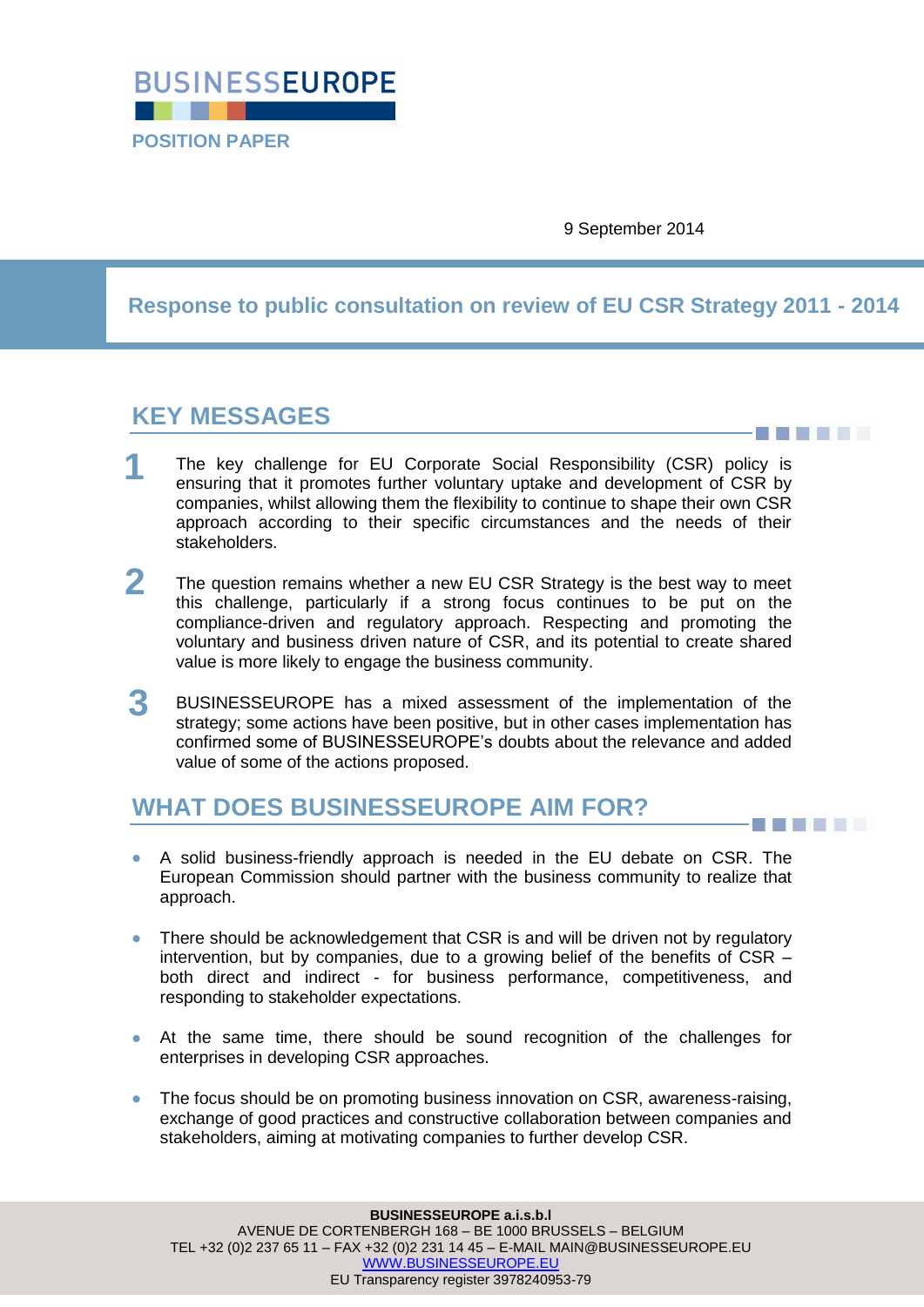

9 September 2014

## **Response to public consultation on review of EU CSR Strategy 2011 - 2014**

#### **Introduction**

On 25 October 2011 the Commission published a Renewed EU Strategy 2011 – 2014 for Corporate Social Responsibility (CSR). The Strategy put CSR in the context of the Europe 2020 Strategy, as well as reflecting on the links with the economic crisis. It presented an agenda for action and a monitoring process for implementation. The Commission has now launched a public consultation to review the strategy and look to the future.

BUSINESSEUROPE welcomes the Commission"s decision to consult on the EU CSR Strategy and future CSR policy but regrets that the approach taken in the online consultation does not allow for the necessary in-depth and qualitative assessment of the CSR Strategy. The dominance of closed and tick-box questions is wholly inadequate for a real reflection on the Commission"s approach in this area. We believe that such a reflection is necessary, especially in the case of CSR, which by definition is a qualitative-based phenomenon. This position paper constitutes BUSINESSEUROPE"s response to the Commission"s consultation. We hope that the Commission duly respects the representativeness of BUSINESSEUROPE at EU level and gives the necessary attention to the views expressed in this position paper.

This position paper is divided into two sections: the first on EU CSR policy in the future and the second a more detailed review of implementation of the CSR Strategy.

### **EU CSR policy in the future**

#### *General approach*

- 1. BUSINESSEUROPE believes that now is the time for a real reflection on the role of the EU, including the Commission in the area of CSR. The key challenge for EU CSR policy is ensuring that it promotes further uptake and development of CSR by companies, whilst respecting its voluntary and business driven nature and allowing companies the flexibility to continue to shape their own CSR approach. Another key challenge is finding the appropriate sphere of action for the EU, taking into account developments at international and national levels.
- 2. The question remains whether a new EU CSR Strategy is the best way to meet the challenges highlighted above, if a compliance-driven regulatory approach continues to dominate. The experience with the 2011 – 2014 strategy has shown that ownership is a key issue and we believe that an EU strategy with such an approach will always "belong to" the EU institutions. We do not believe that this is an effective way to engage companies in the CSR debate.
- 3. BUSINESSEUROPE believes that there should be a change in approach and tone in the debate on CSR. The Commission should take a more positive approach where it acknowledges companies' efforts and partners with the business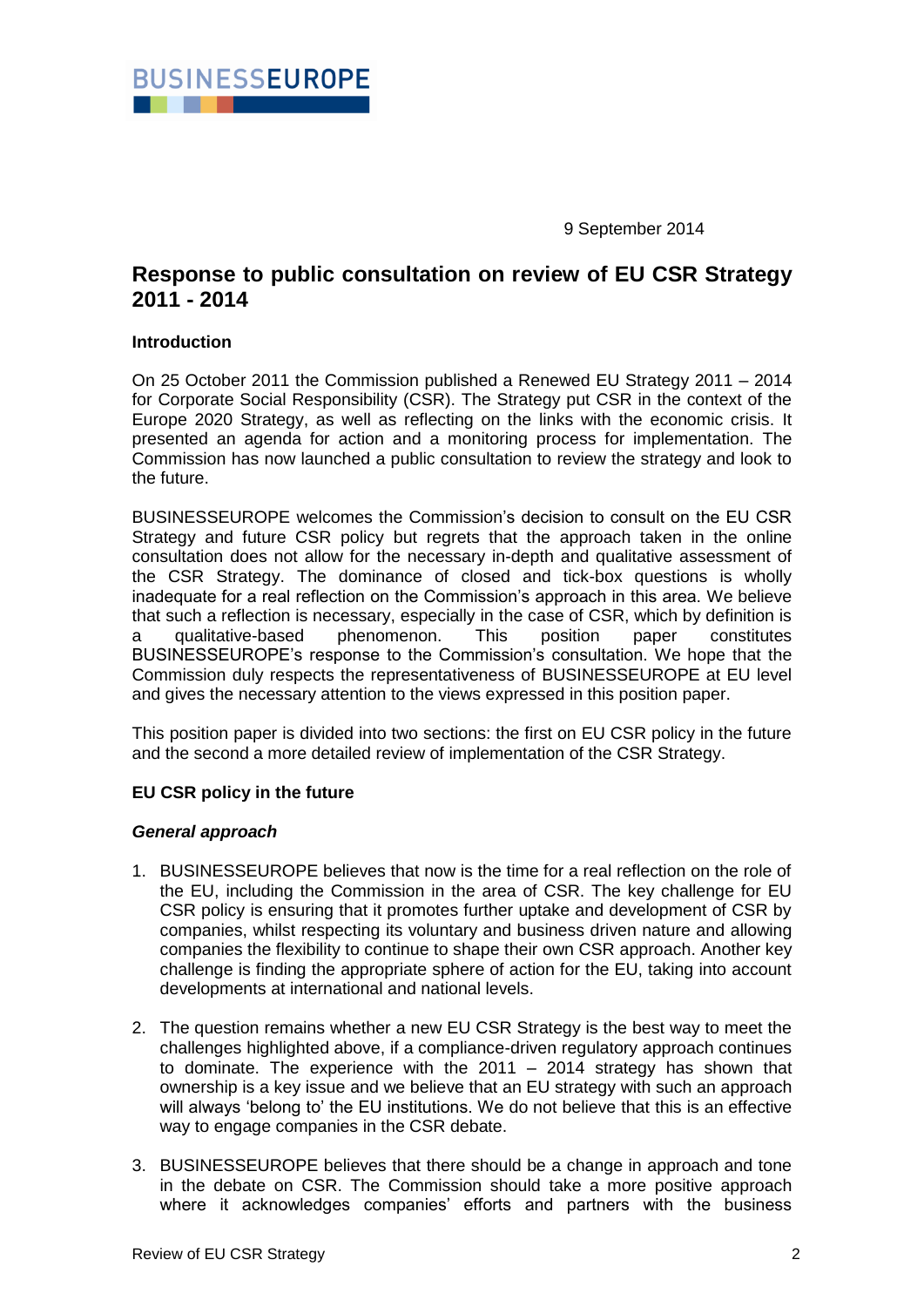

community. This would better reflect the fact that companies integrate CSR into their overall business strategies not because they are forced to do so but because they believe in the benefits of doing so. The Commission should move away from a compliance-driven regulatory approach, which is harmful to business and CSR development. This can lead to a "tick-box" exercise where organisations do the minimum legally required rather than engaging in CSR as a manifestation of their values and beliefs.

- 4. The EU agenda should be about how CSR creates business opportunities and enables companies to address stakeholder expectations, rather than focusing on CSR as a strategy to respond to risks and mitigate negative impacts of company actions. This would better reflect the fact that for companies CSR is more and more seen as a competitive asset. Unfortunately, the definition of CSR adopted by the Commission in 2011 focused on businesses being a potential hazard to society. We believe that the original 2005 definition was more appropriate. At least the concept of voluntariness should regain some respect as a crucial element of CSR.
- 5. The EU CSR agenda should support and promote the positive role of business in society. Businesses create the jobs, growth, and prosperity for the economy, society and local communities to flourish; they provide the products and services which citizens and consumers need and desire; they innovate to offer solutions to todays" societal, environmental and other challenges; and they provide investment outside the EU, contributing to economic, social development and prosperity in developing countries. This means that CSR can positively contribute to the overall competitiveness of the EU economy, if the right framework conditions exist.
- 6. Growing stakeholder expectations are a key driver of action in the area of CSR and companies know that the management of stakeholders" expectations is crucial for their success. Citizens also recognise this - in the Eurobarometer survey on how companies influence our society<sup>1</sup> (launched by the EU CSR Strategy) respondents stated that citizens above all other groups should take the lead role in influencing the actions of companies through their purchasing decisions. At the same time, the EU should recognise the challenges for enterprises in developing CSR approaches in line with stakeholder expectations, particularly where they are divergent or even contradictory. This may be the case, for example, concerning the extent and way in which different stakeholders expect to be informed about company CSR approaches. Another challenge is managing stakeholder expectations in an efficient and effective way which fits the general business strategy.
- 7. There should also be acknowledgement of the cost of CSR for companies. Of course companies may assess that the potential benefits outweigh the costs. Nevertheless, the burden of creating the necessary internal structures to devise CSR strategies, dealing with stakeholder expectations and reporting (whether voluntarily or due to regulation) should not be neglected. This is especially true for SMEs where the administrative burden can be very high.
- 8. International developments should also be part of the forthcoming reflections. Taking into account the fact that many EU companies use global CSR frameworks

1

<sup>&</sup>lt;sup>1</sup> Flash Eurobarometer 363, April 2013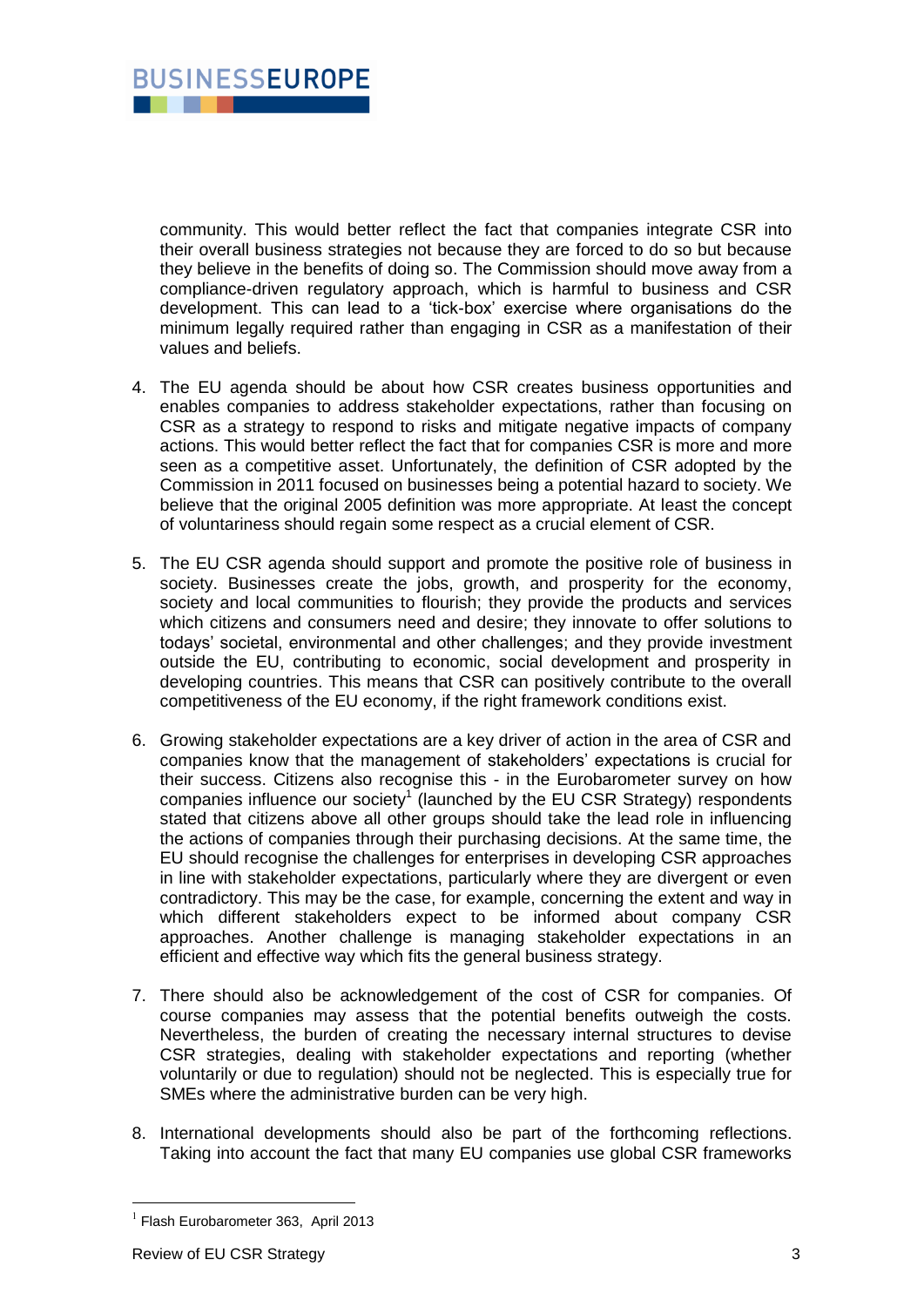

and guidelines, the EU institutions should be inspired by global guidelines rather than setting new frameworks.

#### *On a practical level*

- 9. The EU should promote companies' CSR strategies and actions through awareness-raising, exchange of good practices, peer-to-peer learning, and constructive collaboration between companies and stakeholders. We believe this is the most effective way to encourage other companies to take a strategic approach to CSR and where the EU can provide most added value. This could be done within the EU but also with other regions in the world.
- 10. Activities in the area of capacity building could also have added value, focusing for example on SMEs, as well as on specific topics such as non-financial reporting, managing complex supply chains, implementing the UN Guiding Principles on business and human rights and on how investors apply environmental, social and governance criteria.
- 11. The European Commission could also usefully look into the potential administrative burdens and costs of CSR reporting, due to the new EU reporting requirements, diverse national and in some cases regional reporting obligations, as well as voluntary international reporting frameworks and CSR guidelines used by many companies. In this context, those companies covered by the new EU reporting requirements will need to be supported in implementing them in the most costeffective manner and the Commission will have to pay attention that transposition of the directive at national level avoids gold-plating.
- 12. Due to the growing relevance of sustainable responsible investment on the market, we do not believe that regulatory intervention is necessary for its further development. However, the European Commission could usefully assess the extent to which social and environmental information are integrated into investment decisions as opposed to purely financial considerations, how this may have evolved over time, whether the disclosure of such information places additional obligations and administrative burdens on companies, and in what circumstances the benefits for companies, notably in terms of access to capital, outweigh any such burdens.
- 13. Linked to the recent Commission communication on private sector involvement in development cooperation, the Commission could also assess the possibility to mobilise some available resources for companies to promote and advance CSR and sustainability in developing countries. Partnership between government and the private sector will also play a major role in the new Post 2015 Development agenda.
- 14. In terms of delivery of EU CSR policy, DG Enterprise should take a stronger lead within the Commission. Of course it is logical, given the broad nature of CSR, that a range of Commission DGs take action related to CSR. At the same time, DG Enterprise should provide the overall direction to ensure coherence and a positive effect on growth and competitiveness. In terms of stakeholder input, BUSINESSEUROPE remains committed to a constructive multistakeholder approach, where the Commission should find the right balance in terms of representation and respect of the different interests.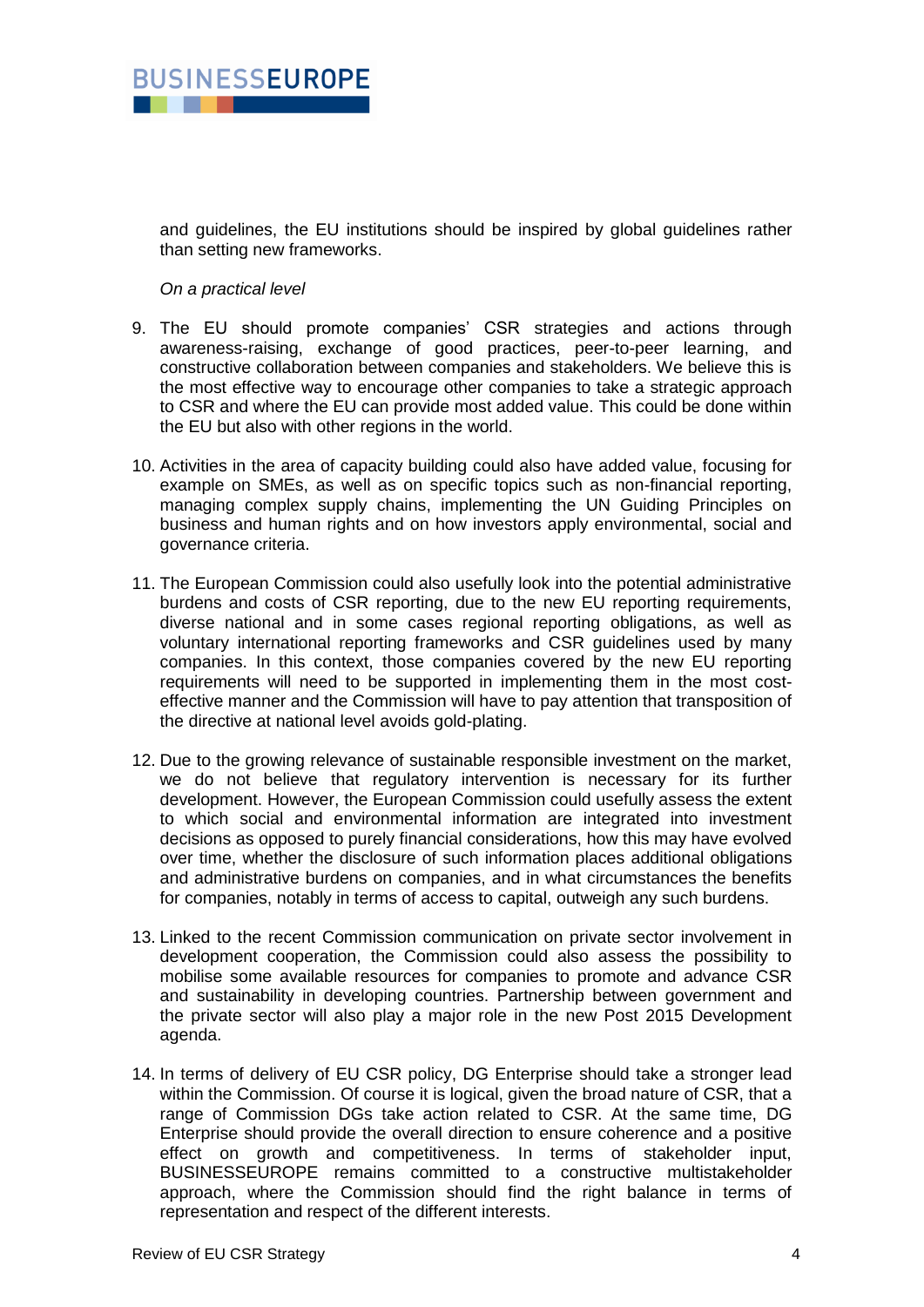

### **Review of implementation of EU CSR Strategy**

#### *General remarks*

- 15. Overall, BUSINESSEUROPE has a mixed assessment of implementation of the strategy. We were critical to a certain extent of the overall approach of the strategy and some of our concerns have been confirmed with implementation, in particular the legislative proposals on disclosure of non-financial information. Also, our doubts about the relevance and added value of some of the actions proposed in the strategy have been confirmed, for example the invitation to all large European enterprises to make a commitment to take account of at least one of a number of international CSR frameworks. More detailed information on specific actions is provided below.
- 16. The analysis of implementation of the strategy should not only include whether the specific actions have been completed or not, but also whether they were worthwhile.

#### *Specific actions*

- $\triangleright$  Enhancing visibility of CSR and disseminating good practices
- 17. This is an area where EU level action can have real added value and remain within its competences in the area of CSR. Showcasing what enterprises do in this field through dissemination of good practices is an effective and efficient way to encourage more enterprises to develop CSR strategies. Facilitating peer-to-peer learning can also help companies to understand the challenges as well as the potential business benefits in developing a strategic approach to CSR. This is especially the case for SMEs where action is often taken but not necessarily under the label of CSR.
- 18. We support the **European CSR awards ceremony** which stemmed from the strategy. This was a good way to give visibility to company CSR actions and the importance of engaging with stakeholders in a meaningful way.
- 19. We also take note of the development of **CSR multistakeholder sectoral platforms** as a result of the strategy, and welcome these in so far as the sectors involved deemed them appropriate and useful, and they were entirely free to set their own agenda. Positively, it seems that there were no obligations for the organisations involved to make public commitments, which we cautioned against.
- 20. In terms of **supporting capacity-building for SME intermediary organisations** to improve CSR advice for SMEs, actions stemming from the strategy have unfortunately been minimal. The networking event organised for people and organisations that advise SMEs on CSR was useful, however we believe that much more can be done in this area. For example, the EU could usefully draw lessons from the project "Social Responsibility in SMEs" that was funded by the European Social Fund and enabled over 2000 SMEs in Germany to participate in CSR qualifying and training measures.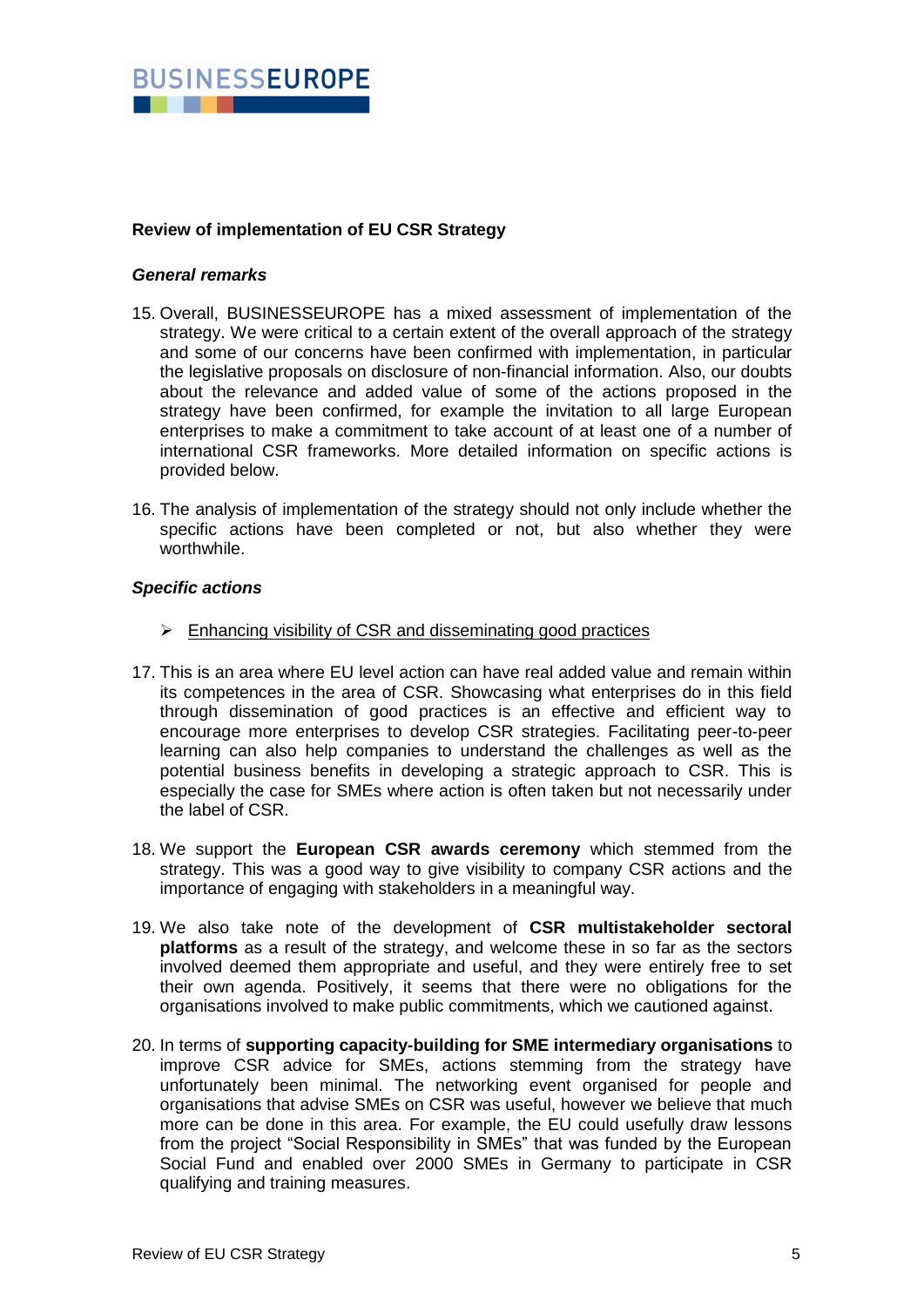

#### $\triangleright$  Improving and tracking levels of trust in business

- 21. We remain concerned that the strategy concentrates on measures to repair an apparent lack of trust in business and much less on the positive role of business in society. By doing so, it indirectly strengthens a negative image of business. The CSR strategy should have been an opportunity to promote a more accurate and positive picture of business and its role in society.
- 22. We do however acknowledge that the **Eurobarometer Survey** undertaken as part of the implementation of the strategy attempted to look at both positive and negative perceptions of company actions. Opinion surveys have limitations, since they are subjective. This being said, it is important to note that according to this survey, a majority of Europeans think that the overall influence of companies on society is positive. It is unfortunate that this result was not communicated more widely, as it could have helped the EU in pushing a more positive message about business. It is also worth noting that according to the survey, citizens in the rest of the world perceive the influence of companies on society more positively than citizens in the EU. This seems to be an anomaly considering the much higher level of regulation on business and protection of workers in Europe. This shows that citizens" trust of business is not only based on real life experience, but also very much on individual perception, which is subject to many influences.
	- $\triangleright$  Improving self- and co-regulation processes
- 23. We support the Commission"s decision not to launch a code of good practice on self- and co-regulation in the area of CSR. We do not believe that specific criteria should be set for self- and co-regulation instruments, since it is the flexibility of such tools which makes them useful and attractive for business often in collaboration with their stakeholders. In this context, they should always be considered as an alternative option in an impact assessment. The development of principles in this area is more appropriate, as long as self-/co-regulation initiatives that follow these principles are not deemed more valuable than others. We believe that the community of practice can be a useful way for those engaged/wishing to engage in self-/co-regulation to exchange experiences and learn from each other.
	- $\triangleright$  Enhancing market reward for CSR
- 24. As already stated, BUSINESSEUROPE does not believe that a compliance-driven or regulatory approach is appropriate to encourage company action in the area of CSR. We believe that the market reward for CSR is provided through the business opportunities, increased recognition and trust it generates and the fact it is increasingly seen not only as a competitive asset for companies, but also as a way to develop shared value.
- 25. Our overall assessment of the **reform of EU public procurement legislation** is mixed. Positively, there was no major overhaul of the legislation and the consideration of environmental and social aspects by contracting authorities when they award contracts remains voluntary. However, we are concerned that some of the new provisions may hamper competition for public procurement contracts across the internal market. This relates in particular to the possibility for contracting authorities to refer to social or environmental factors linked to the production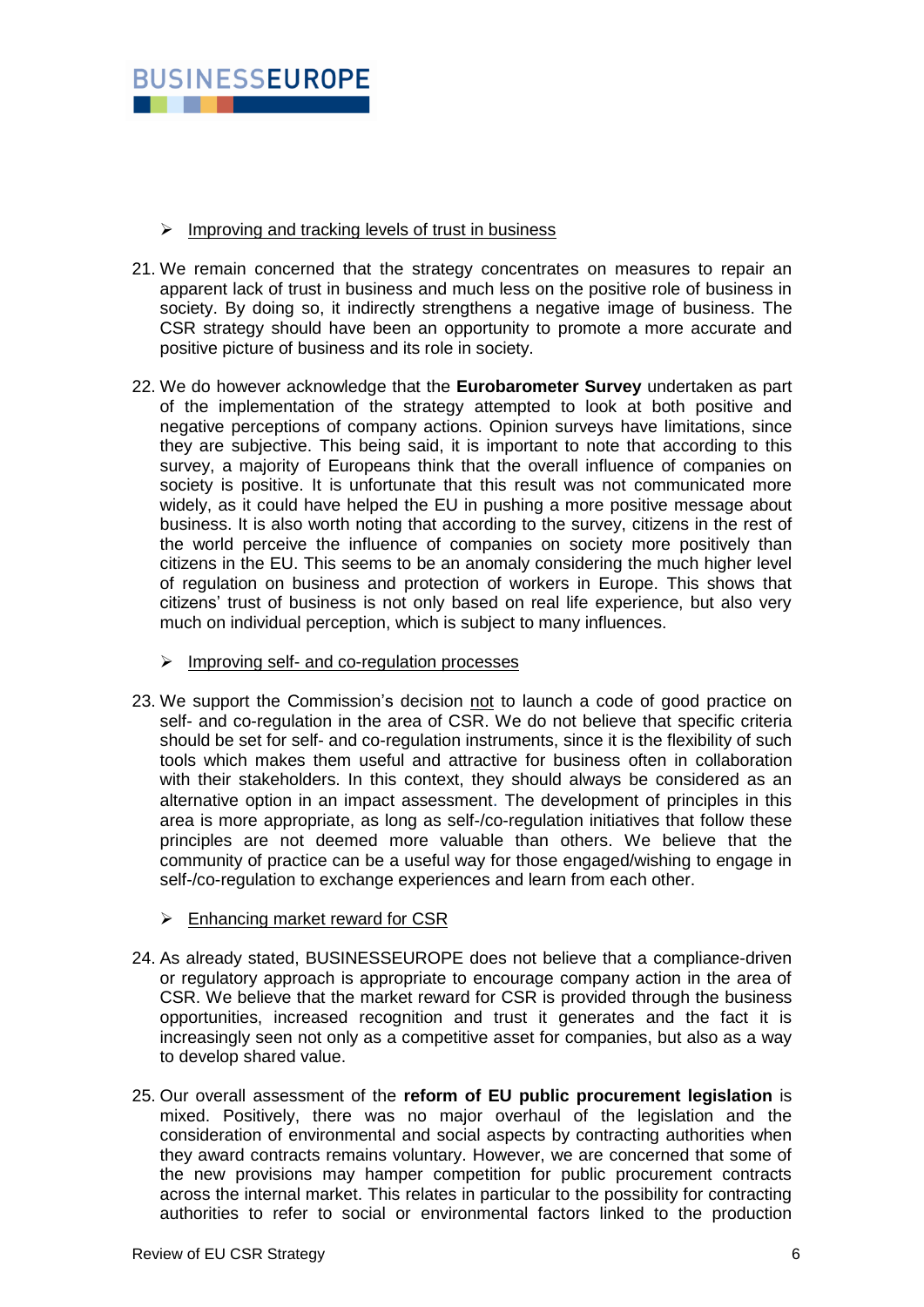

process in the technical specifications and in the award criteria for contracts. BUSINESSEUROPE fears that in practice this will lead to the link with the subject matter of the contract being lost. This could open up opportunities to steer contracts to favoured - e.g. local – suppliers, thereby threatening the principle of nondiscrimination and competition in the internal market.

- 26. The issue of **sustainable responsible investment** has gained in prominence over the last few years. This reflects the growing trend for companies to integrate social and environmental information into investment decisions, as well as the attention given to the topic by the European Commission and stakeholders. This issue is also linked to broader discussions on the need for a long-term perspective regarding financing of the economy and the role of financial market actors as long-term investors. At the same time, it is not clear to what extent and in what circumstances the benefits for companies outweigh the additional obligations and administrative burdens that disclosure of such information places on them.
	- $\triangleright$  Improving company disclosure of social and environmental information
- 27. BUSINESSEUROPE is not in favour of the recently agreed amendment to the Accounting directive, which introduces mandatory disclosure of non-financial information for certain companies. We do however acknowledge that some improvements have been made to the Commission"s original proposal, particularly regarding the more restricted scope of the directive. We continue to believe that binding EU level requirements are not appropriate as a steadily growing number of companies report on CSR, sustainability or corporate responsibility. The KPMG 2013 survey of corporate responsibility reporting<sup>2</sup> highlights that almost all the world"s largest companies report on corporate responsibility. Between 2011 and 2013 the share of the 100 largest companies in each European country which report increased from 71 to 73%. In national transposition of the directive, it will be important to provide flexibility for companies, including leaving it to them to define their own Key Performance Indicators. It will also be important to facilitate capacitybuilding to ensure that implementation does not become a tick-box exercise for companies.
	- $\triangleright$  Better aligning European and global approaches to CSR
- 28. A sustainability chapter is part of the new generation of **EU Free Trade Agreements**. We see this as a positive way of addressing CSR in dialogue with EU partner countries and regions. In implementing such actions or going further in the scope of the sustainability chapter, we should avoid the risks of making trade agreements difficult to conclude or deterring and possibly excluding European companies from trade activities. This would be detrimental not only to EU business but could also jeopardise the economic development of many developing countries.
- 29. We remain positive regarding the Commission"s intention to take into account the many **international CSR frameworks** that exist, when developing EU CSR policy. As part of this, the Commission aimed through the strategy to monitor the

<u>.</u>

<sup>&</sup>lt;sup>2</sup> [http://www.kpmg.com/global/en/issuesandinsights/articlespublications/corporate](http://www.kpmg.com/global/en/issuesandinsights/articlespublications/corporate-responsibility/pages/corporate-responsibility-reporting-survey-2013.aspx)[responsibility/pages/corporate-responsibility-reporting-survey-2013.aspx](http://www.kpmg.com/global/en/issuesandinsights/articlespublications/corporate-responsibility/pages/corporate-responsibility-reporting-survey-2013.aspx)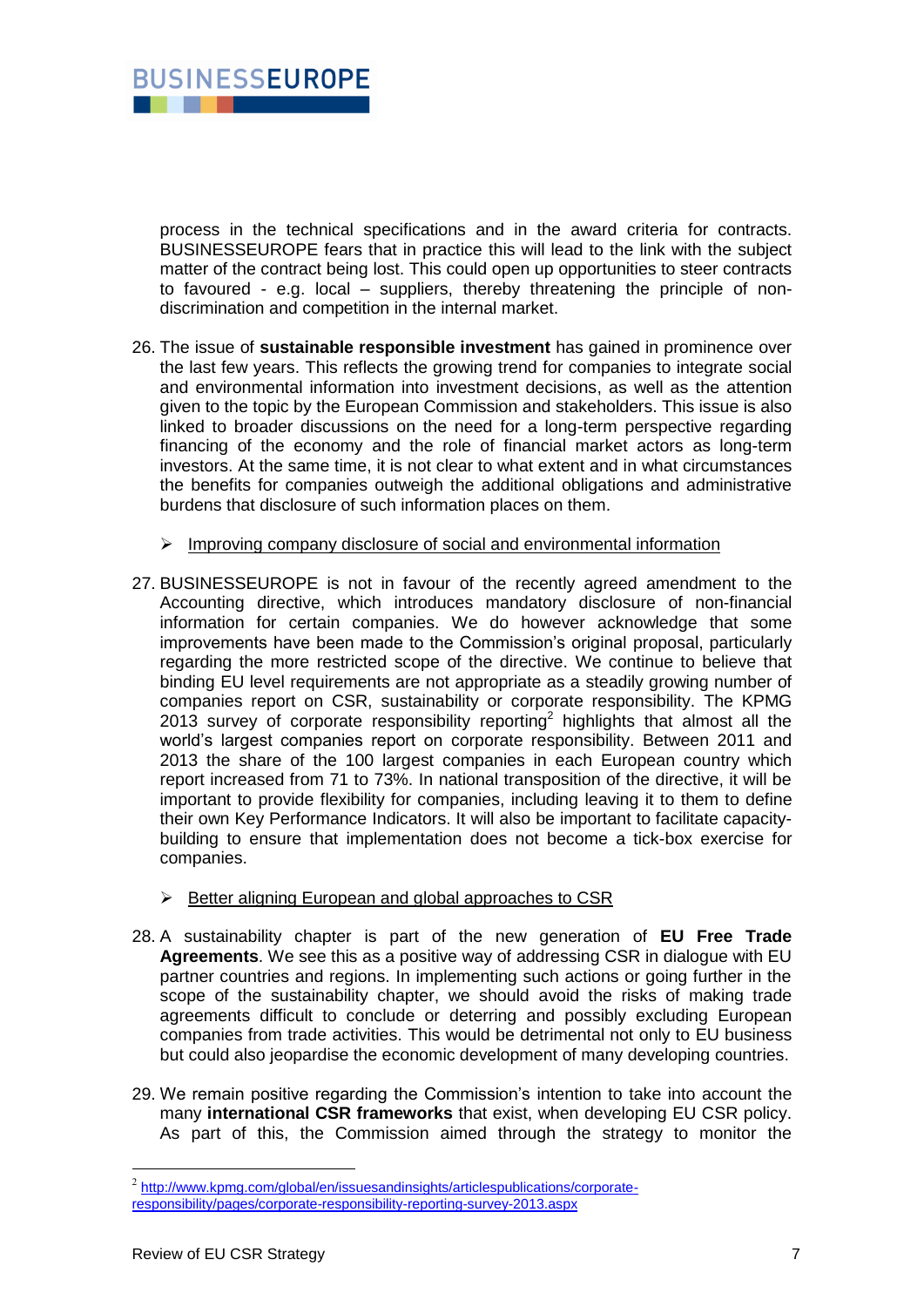

commitments made by certain European enterprises to take account of internationally recognised CSR principles and guidelines and invited all large European enterprises to make a commitment to take account of at least one of these international frameworks. Given that the EU cannot oblige companies to commit to these instruments, we welcome the fact that the Commission"s action was restricted to an analysis of the references that 200 randomly selected large enterprises make to certain CSR guidelines and principles. This analysis clearly highlights the diversity in the frameworks that companies use, depending for example on their size, sector and national preferences. This reinforces our point that it is for each company to choose which frameworks are most relevant and useful for their specific context. Notwithstanding the usefulness of this analysis, we believe that the fact that other actions were not taken in this area confirms the lack of relevance and added value of including such an "invitation" to companies in the EU strategy. This was also due to a lack of ownership of the strategy outside the EU institutions.

- 30. The **UN Guiding Principles on Business and Human Rights** (UNGPs) are now in the process of being implemented and it is important that any action at national, EU or international level does not run counter to the principles or jeopardize their implementation. In this context, we are very concerned about the resolution by the UN Human Rights Council to start an open-ended intergovernmental process for a new international legally binding treaty on business and human rights. The unanimous adoption of a resolution by the UN Human Rights Council, prolonging the mandate of the UN Working Group on Business and Human Rights for three more years, underlines that the UN Guiding Principles remain the authoritative global reference in this field. The task is now to implement them.
- 31. It is important to recall, in line with the UNGPs, that states have the duty to protect and fulfil human rights, including implementing and enforcing legislation, whereas companies" responsibility is to respect human rights. The development of CSR approaches is a dynamic process, where the concept of CSR itself is evolving and in this context, more companies are choosing to take action in the area of human rights. However, this is not in all cases part of CSR approaches to the same extent as other core issues such as environment, social and employee matters. A particularly complex and challenging task for companies is dealing with global supply chains, in particular where they operate in countries in which fundamental human rights legislation is not implemented or enforced. Companies increasingly cooperate with their suppliers as part of their CSR strategies. However, we caution against making companies liable for the actions of their suppliers or subcontractors. Such a requirement would be hugely complex and costly and in many cases not possible for companies to comply with.
- 32. The guidance developed for SMEs on the UNGPs may be useful for some SMEs and/or intermediary organisations. In particular, it explains in a simple way the UNGPs six basic steps for business to promote respect for human rights, giving examples of how businesses can achieve each step. It also highlights the important difference between the obligations of the state and companies in implementing the guidelines. However, there is too much focus on potential violations; the positive role that business plays in raising local standards when offering people the possibility of employment, an income, and potential for professional and personal development, should have been acknowledged more strongly.